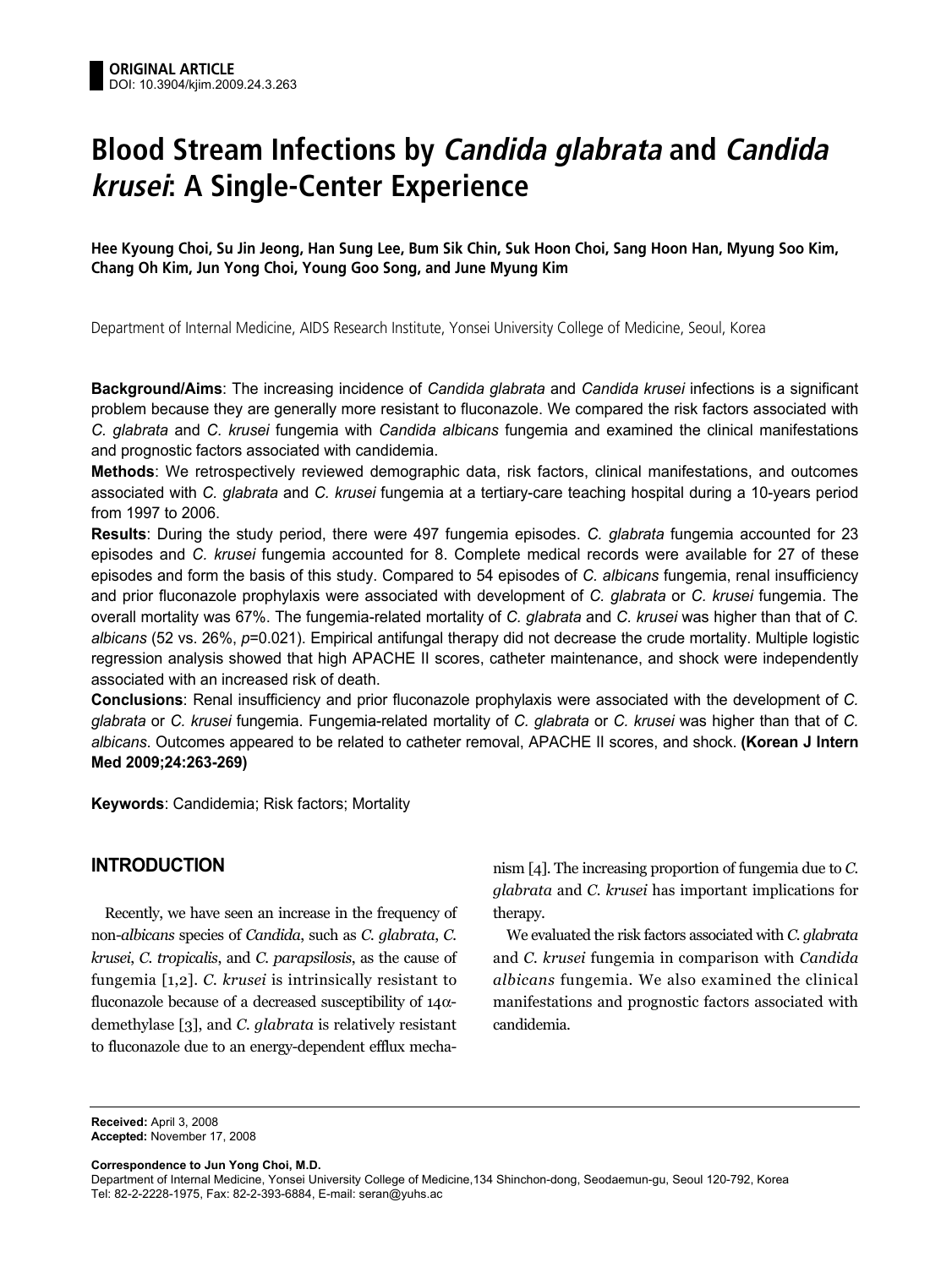

**Figure 1.** Annual fungemia episodes and causative organisms over a 10 year period at Severance Hospital.

## **METHODS**

## **Study design**

All episodes of fungemia that occurred between January 1997 and December 2006 at Severance Hospital, Yonsei University College of Medicine, Seoul, Korea, a 1500-bed tertiary-care teaching hospital, were identified. We retrospectively reviewed demographic data, risk factors, clinical manifestations, and outcomes associated with *C. glabrata* and *C. krusei* fungemia. In addition, we selected 54 patients who had *C. albicans* fungemia as the control group. Cases and controls were matched 1 to 2 by age, sex, and the time of fungemia.

## **Definitions**

An episode of fungemia was defined as the isolation of any pathogenic species of *Candida* from at least one blood culture specimen from a patient with signs and symptoms of infection. A second episode of fungemia occurring in the same patient within 4 weeks of the first episode was counted as the same episode. Recovery from candidemia was defined as the resolution of all clinical manifestations and no further positive blood cultures within 1 weeks after therapy. Failure to respond was defined as the persistence of clinical signs and symptoms or persistent candidemia caused by the same *Candida* species after the onset of therapy.

Death was attributed to *Candida* infection if the patient did not respond to therapy and there was no other obvious cause of death, such as a major hemorrhage or other infection. We defined early mortality as death within 3 to 7 days after diagnosis and late mortality as death between days 8 and 30. Patients who received no antifungal therapy were excluded from the analysis.

### **Statistical analysis**

The  $\chi^2$  test and Fisher's exact test were used to determine categorical predictors of infection and outcome. Continuous variables were compared using the *t*-test. Multiple logistic regression analysis was performed to identify independent predictors of death; variables included the APACHE II scores, catheter maintenance, shock, non-*albicans* species, and early treatment. P values of less than 0.05 were considered statistically significant. All statistical analysis was performed with (SPSS Inc., Chicago, IL, USA).

# **RESULTS**

**Incidence, demographic and clinical characteristics** During the study period, there were 497 fungemia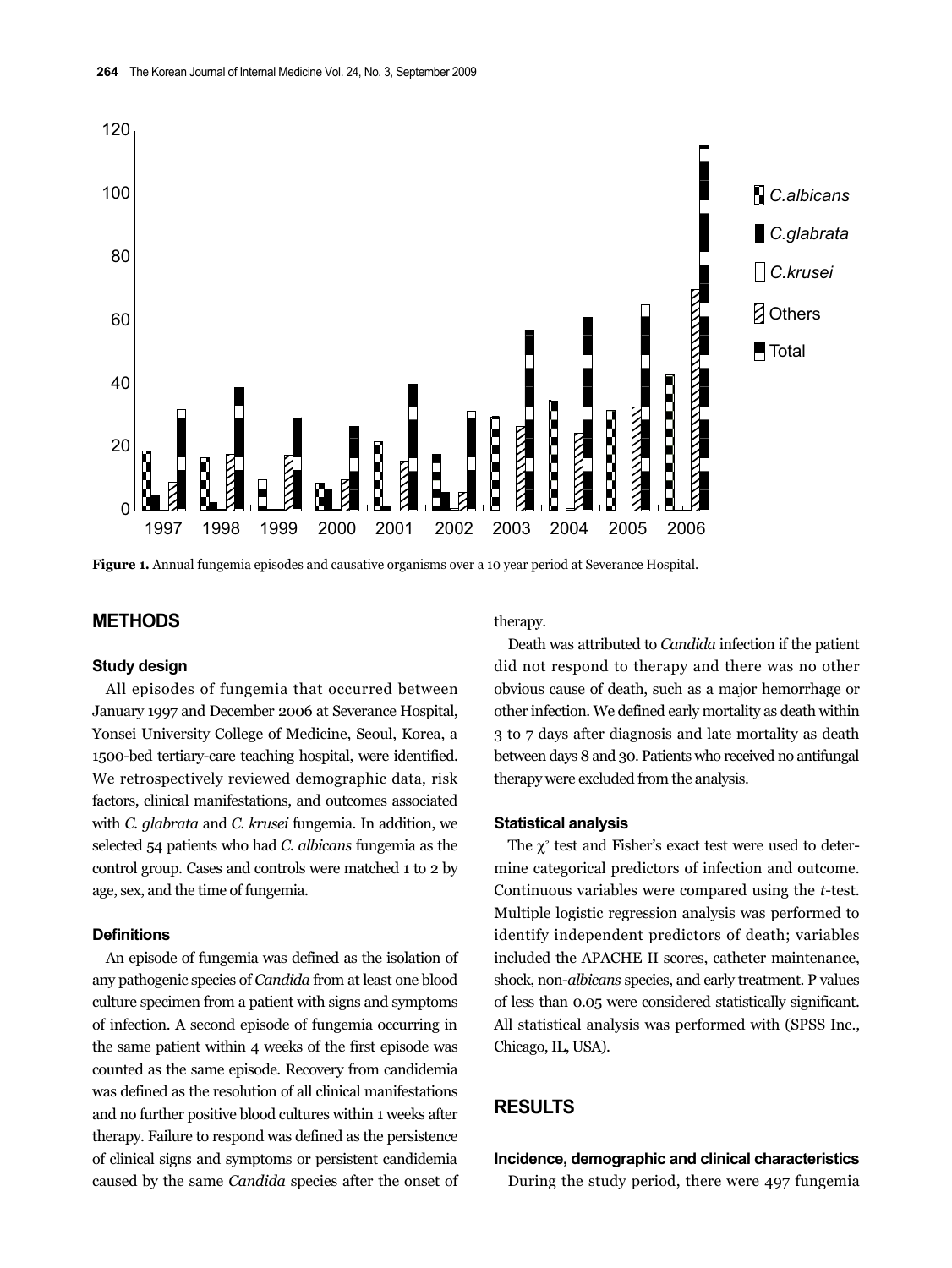|                                     | C. glabrata or C. krusei<br>$(n=27)$ | C. albicans<br>$(n=54)$ | $p$ value   |
|-------------------------------------|--------------------------------------|-------------------------|-------------|
| Age, years                          | 48±25                                | $49 + 23$               | <b>NS</b>   |
| Male/female                         | 12/15                                | 12/15                   | <b>NS</b>   |
| Underlying disease                  |                                      |                         |             |
| Cardiovascular disease              | 9(33)                                | 19 (35)                 | <b>NS</b>   |
| Diabetes mellitus                   | 10(37)                               | 16 (30)                 | <b>NS</b>   |
| Cirrhosis                           | 2(7)                                 | 4(7)                    | <b>NS</b>   |
| Renal insufficiency                 | 5(19)                                | 2(4)                    | 0.038       |
| Dialysis                            | 2(7)                                 | 2(4)                    | <b>NS</b>   |
| Autoimmune disease                  | 0(0)                                 | 3(6)                    | <b>NS</b>   |
| Solid-organ cancer                  | 9(33)                                | 19 (35)                 | <b>NS</b>   |
| Hematologic malignancy              | 5(19)                                | 5(10)                   | <b>NS</b>   |
| Prematurity                         | 1(4)                                 | 2(4)                    | <b>NS</b>   |
| Bone marrow transplant              | 1(4)                                 | 2(4)                    | <b>NS</b>   |
| Solid-organ transplant              | 0(0)                                 | 1(2)                    | <b>NS</b>   |
| <b>HIV/AIDS</b>                     | 0(0)                                 | 0(0)                    | <b>NS</b>   |
| Radiotherapy                        | 2(7)                                 | 5(9)                    | <b>NS</b>   |
| Immunosuppressive drugs             | 14(52)                               | 23 (43)                 | <b>NS</b>   |
| Burns/trauma                        | 2(7)                                 | 5(9)                    | <b>NS</b>   |
| Central venous catheter use         | 24 (89)                              | 49 (91)                 | <b>NS</b>   |
| Parenteral nutrition                | 24 (89)                              | 44 (82)                 | <b>NS</b>   |
| Mechanical ventilation              | 11(41)                               | 26 (48)                 | <b>NS</b>   |
| Prior major surgery, within 30 days | 4(15)                                | 15 (28)                 | <b>NS</b>   |
| Neutropenia                         | 5(19)                                | 7(13)                   | <b>NS</b>   |
| Use of prophylactic fluconazole     | 12(44)                               | 6(11)                   | 0.001       |
| Hospital days                       | 67±50                                | 77±72                   | <b>NS</b>   |
| Hospital days before fungemia       | $38 + 33$                            | $42 + 47$               | <b>NS</b>   |
| Stay in ICU, days                   | 25±50                                | 19±41                   | <b>NS</b>   |
| Stay in ICU before fungemia, days   | $15 + 31$                            | 11±25                   | <b>NS</b>   |
| <b>APACHE II score</b>              | 17±7                                 | 18±7                    | <b>NS</b>   |
| <b>Clinical manifestations</b>      |                                      |                         |             |
| Endophthalmitis                     | 0(0)                                 | 0(0)                    | <b>NS</b>   |
| Osteomyelitis                       | 1(4)                                 | 1(2)                    | <b>NS</b>   |
| CNS infection                       | 0(0)                                 | 1(2)                    | <b>NS</b>   |
| Endocarditis                        | 0(0)                                 | 1(2)                    | $_{\rm NS}$ |
| Abscess                             | 0(0)                                 | 2(4)                    | <b>NS</b>   |
| Peritonitis                         | 4(15)                                | 6(11)                   | <b>NS</b>   |
| Acute renal failure                 | 11(41)                               | 21 (39)                 | $_{\rm NS}$ |
| Shock                               | 18 (67)                              | 27 (50)                 | $_{\rm NS}$ |

## **Table 1. Demographics, clinical manifestations, and risk factors of** *C. glabrata* **and** *C. krusei* **fungemia**

Values are number (percentage) or mean±SD.

NS, not significant; HIV, human immunodeficiency virus; AIDS, acquired immune deficiency syndrome; ICU, intensive care unit ; CNS, central nervous system.

episodes. *C. glabrata* fungemia accounted for 23 episodes (4.6%) and *C. krusei* fungemia accounted for eight (1.6%). The proportion of fungemias due to *C. glabrata* or *C. krusei* ranged from 0-29% per year (Fig. 1).

Complete medical records were available for 27 of the 31 episodes with non-*albicans* infections and 54 of the 234 episodes with *C. albicans* infections; therefore, 27 and 54 cases of each bloodstream infection were compared.

*Candida glabrata* fungemia occurred in 12 men (44% of subjects) and 15 women (56% of subjects). Their mean age was 48±25 years. The majority of patients had multiple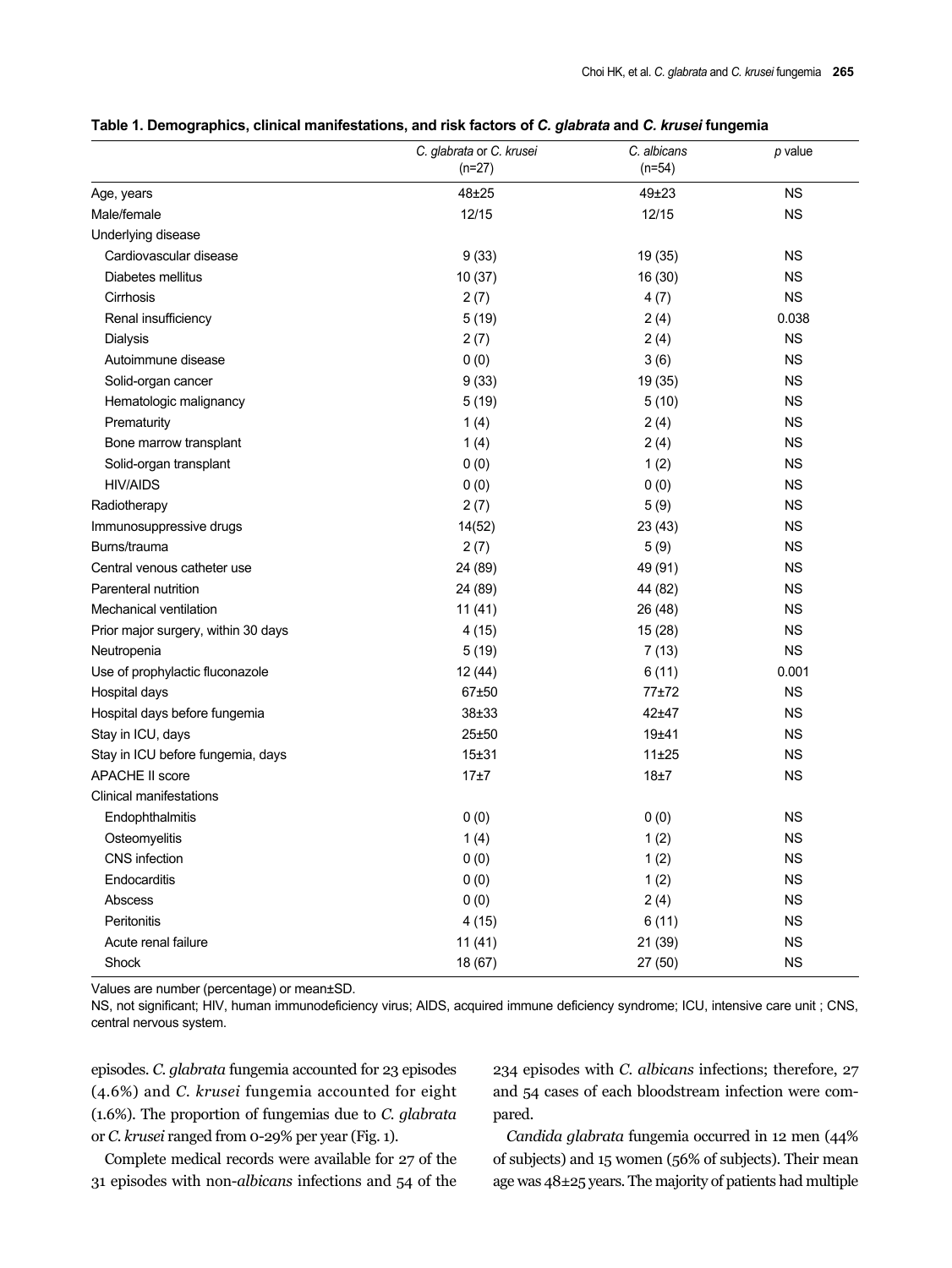|                            | AmB<br>$(n=13)$ | Flu<br>$(n=3)$ | No treatment<br>$(n=9)$ | $Op + A mB$<br>$(n=1)$ | $Flu + Am B$<br>$(n=1)$ |
|----------------------------|-----------------|----------------|-------------------------|------------------------|-------------------------|
| Recovery from candidemia   | 10 (77)         | 0(0)           | 2(22)                   | (100)                  | 0(0)                    |
| Mortality*                 | 7 (54)          | 3(100)         | 7 (78)                  | 0(0)                   | 1 (100)                 |
| Fungemia-related mortality | 3(23)           | 3(100)         | 7 (78)                  | 0(0)                   | 1 (100)                 |

**Table 2. Treatment outcomes of 27 episodes of** *C. glabrata* **and** *C. krusei*

Values are number (percentage).

AmB, amphotericin B; Flu, fluconazole; Op, operation.

\*Overall mortality at day 30.

underlying illnesses and other risk factors that have been associated with fungemia. The most common underlying illnesses were diabetes mellitus (37%), cardiovascular diseases (33%), and solid-organ cancer (33%). No patient developed endophthalmitis, central nervous system infection, endocarditis, or abscesses during the follow-up period. One patient had osteomyelitis and four had peritonitis as a primary infection. Eleven patients developed acute renal failure (ARF) and 18 presented with septic shock (Table 1).

## **Risk factors for** *C. glabrata* **or** *C. krusei*

Compared to 54 episodes of *C. albicans* fungemia, renal insufficiency and prior fluconazole prophylaxis were associated with the development of *C. glabrata* or *C. krusei* fungemia (Table 1).

### **Treatment and outcomes of fungemia**

Of the 27 episodes, 18 (67%) were treated with an antifungal agent. Nine episodes (33%) were not treated because of death before diagnosis (5 patients), discharge to another hospital (1 patient), or no reason was documented (3 patients). Of the nine episodes for which an antifungal agent was not used, two patients showed recovery from the *Candida* infection. They were not treated with any antifungal agent, but the central venous catheter was removed. Of the 18 episodes for which an antifungal agent was used, three were treated with fluconazole alone, 13 episodes were treated with amphotericin B formulation alone, and one case with osteomyelitis was treated with amphotericin B formulation and surgery. One patient was treated with fluconazole initially, and this was switched to amphotericin B after the species was documented to be *C. glabrata*. For 10 of the 13 episodes (77%) treated with amphotericin B, additional blood cultures grew no yeast by the end of therapy. The mortality rate for episodes treated with amphotericin B was 54% (7 of 13 episodes), and fungemia -related mortality constituted 23% (3 of 13 episodes). All patients who did not achieve microbiological success died of fungemia (Table 2).

Overall, the early and late mortality of *C. glabrata* and *C. krusei* fungemia were not significantly different from that due to *C. albicans*. However, the fungemia-related mortality for *C. glabrata* and *C. krusei* was higher (52%, 14/27) than that due to *C. albicans* (26%, 14/54, *p*=0.021, Table 3).

In the univariate analysis, patients whose central venous catheters were not removed ( $p$ <0.01) or who had high APACHE II scores (*p*=0.01) had a higher crude mortality. Receiving appropriate antifungal therapy within 24 hours was not associated with a risk of mortality (*p*=0.21). Septic shock was associated with an increased risk of mortality (*p*<0.01, Table 4).

Multiple logistic regression analysis showed that increasing APACHE II scores (one-point increments) (odds ratio [OR] 1.262, 95% CI 1.116-1.427, *p*<0.01), catheter maintenance (OR 8.982, 95% CI 1.715-47.032,

**Table 3. Differences in outcome between** *C. glabrata***,** *C. krusei***, and** *C. albicans*

| C. glabrata or C. krusei<br>$(n=27)$ | C. albicans<br>$(n=54)$ | p value   |
|--------------------------------------|-------------------------|-----------|
| 13 (48)                              | 37 (69)                 | 0.075     |
| 18 (67)                              | 26 (48)                 | <b>NS</b> |
| 4(15)                                | 11(20)                  |           |
| 14 (52)                              | 15(28)                  |           |
| 14 (52)                              | 14 (26)                 | 0.021     |
|                                      |                         |           |

Values are number (percentage).

NS, not significant.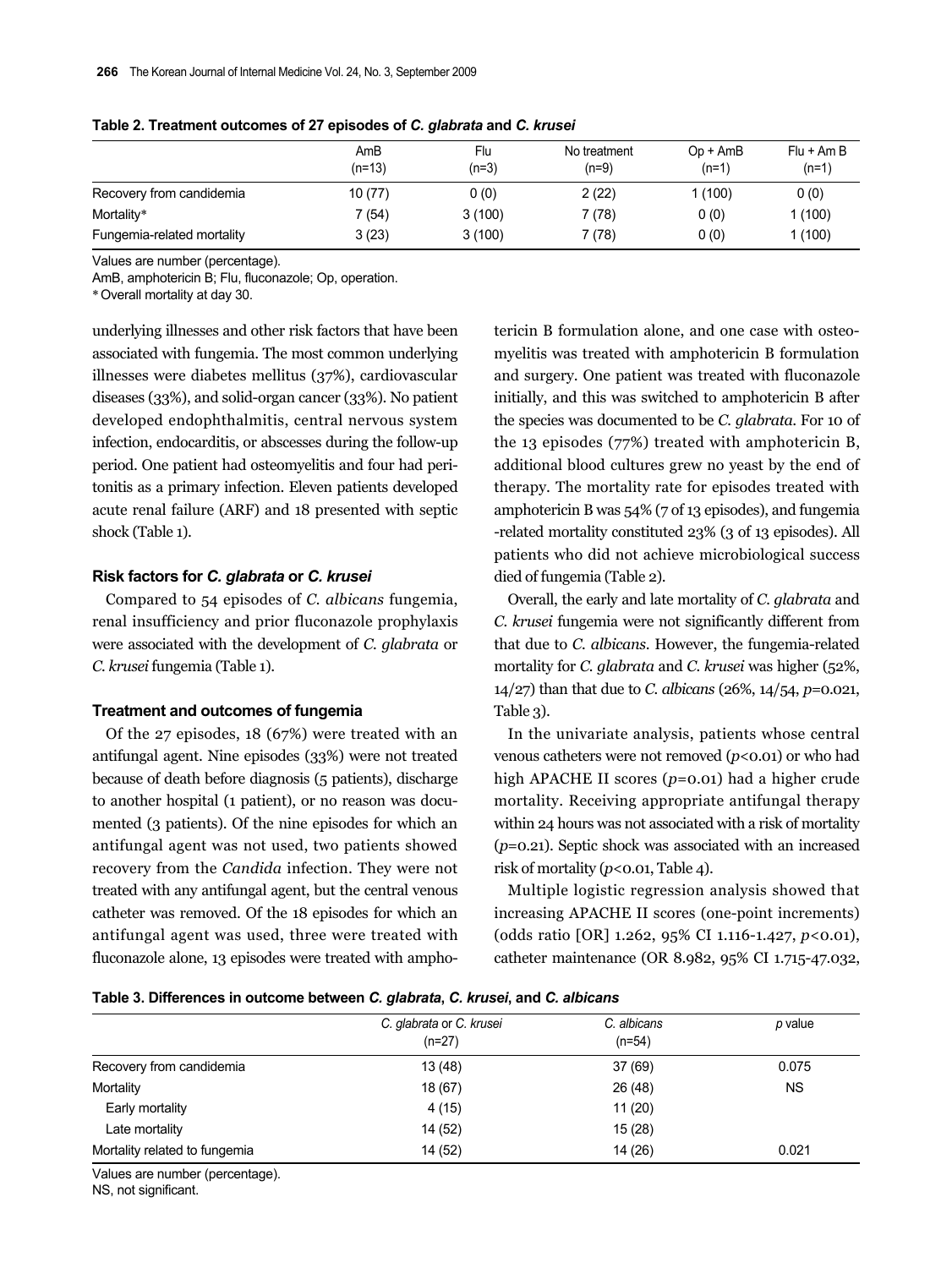|                             | <b>Survivors</b> | Non-survivors | p value   |
|-----------------------------|------------------|---------------|-----------|
|                             | $(n=37)$         | $(n=44)$      |           |
| Continuous variables        |                  |               |           |
| Age, years                  | $52+23$          | $44 + 24$     | <b>NS</b> |
| <b>APACHE II score</b>      | 21±6.7           | $14 + 5.4$    | 0.01      |
| Categorical variables       |                  |               |           |
| Catheter maintenance        | 5(13.5)          | 19 (43.2)     | < 0.01    |
| Fluconazole prophylaxis     | 7(18.9)          | 11(25.0)      | <b>NS</b> |
| Early treatment (<24 hours) | 13/35 (37.1)     | 9/37(24.3)    | <b>NS</b> |
| Hypertension                | 10(27.0)         | 18 (40.9)     | <b>NS</b> |
| Diabetes mellitus           | 10(27.0)         | 16 (36.4)     | <b>NS</b> |
| Chronic renal failure       | 4(10.8)          | 6(13.6)       | <b>NS</b> |
| Autoimmune disease          | 1(2.7)           | 2(4.5)        | <b>NS</b> |
| Hematologic malignancy      | 3(8.1)           | 7(15.9)       | <b>NS</b> |
| Immunosuppressant           | 14 (37.8)        | 19 (43.2)     | <b>NS</b> |
| Solid cancer                | 13(35.1)         | 15(34.1)      | <b>NS</b> |
| Total parenteral nutrition  | 31(83.8)         | 38 (86.4)     | <b>NS</b> |
| Non-albicans                | 9(24.3)          | 18 (40.9)     | <b>NS</b> |
| Acute renal failure         | 11 (29.7)        | 21(47.7)      | <b>NS</b> |
| Shock                       | 10 (27.0)        | 34 (77.3)     | < 0.01    |

**Table 4. Univariate analysis of the factors associated with death in patients with candidemia**

Values are number (percentage) or mean±SD.

NS, not significant.

*p*<0.01), and shock (OR 14.465, 95% CI 3.573-58.557, *p*<0.01) were independently associated with death (Table 5).

# **DISCUSSION**

*Candida* species are now the fourth most common cause of nosocomial bloodstream infections and are associated with a crude mortality rate of 39%, which is the highest mortality rate associated with any form of nosocomial bloodstream infection [1]. During the past decade, an increase in the incidence of bloodstream infections due to *Candida* species other than *C. albicans* has been reported [2,5-7]. However, no increase in *C. glabrata* or *C. krusei* fungemia was evident in our study.

*Candida* krusei and *C. glabrata* infections can cause

serious complications as they have higher crude mortality than other *Candida* species, such as *C. albicans* or *C. parapsilosis* [1]. In our study, non-*albicans* fungemia did not cause complications such as endophthalmitis or endocarditis. However, the true incidence of these complications is likely to have been higher, because echocardiography was performed in fewer than half of the episodes and ophthalmological examinations were conducted in five cases only. In our analysis, the crude mortality for non-*C. albicans* (*C. glabrata* or *C. krusei*) fungemia was not different from that due to *C. albicans* fungemia. This is consistent with the findings of Klevay et al. [8], Blot et al. [9], and Bassetti et al. [10], who found that mortality did not differ by species. However, fungemia-related mortality was significantly higher among patients with *C. glabrata* or *C. krusei* fungemia.

Previous investigations have suggested that prior

| Table 5. Multivariate analysis of the factors associated with death in patients with candidemia |  |  |  |  |  |
|-------------------------------------------------------------------------------------------------|--|--|--|--|--|
|-------------------------------------------------------------------------------------------------|--|--|--|--|--|

|                                        | 0R    | 95% CI        | p value |
|----------------------------------------|-------|---------------|---------|
| APACHE II score (one-point increments) | 1.26  | $1.11 - 1.42$ | < 0.01  |
| Catheter maintenance                   | 9.14  | 1.69-49.53    | 0.01    |
| Shock                                  | 14.68 | 3.54-60.86    | < 0.01  |
| Non-albicans                           | 1.26  | $0.32 - 5.00$ | 0.746   |
| Early treatment (<24 hours)            | 0.37  | $0.09 - 1.48$ | 0.159   |
|                                        |       |               |         |

OR, odds ratio; CI, confidence interval.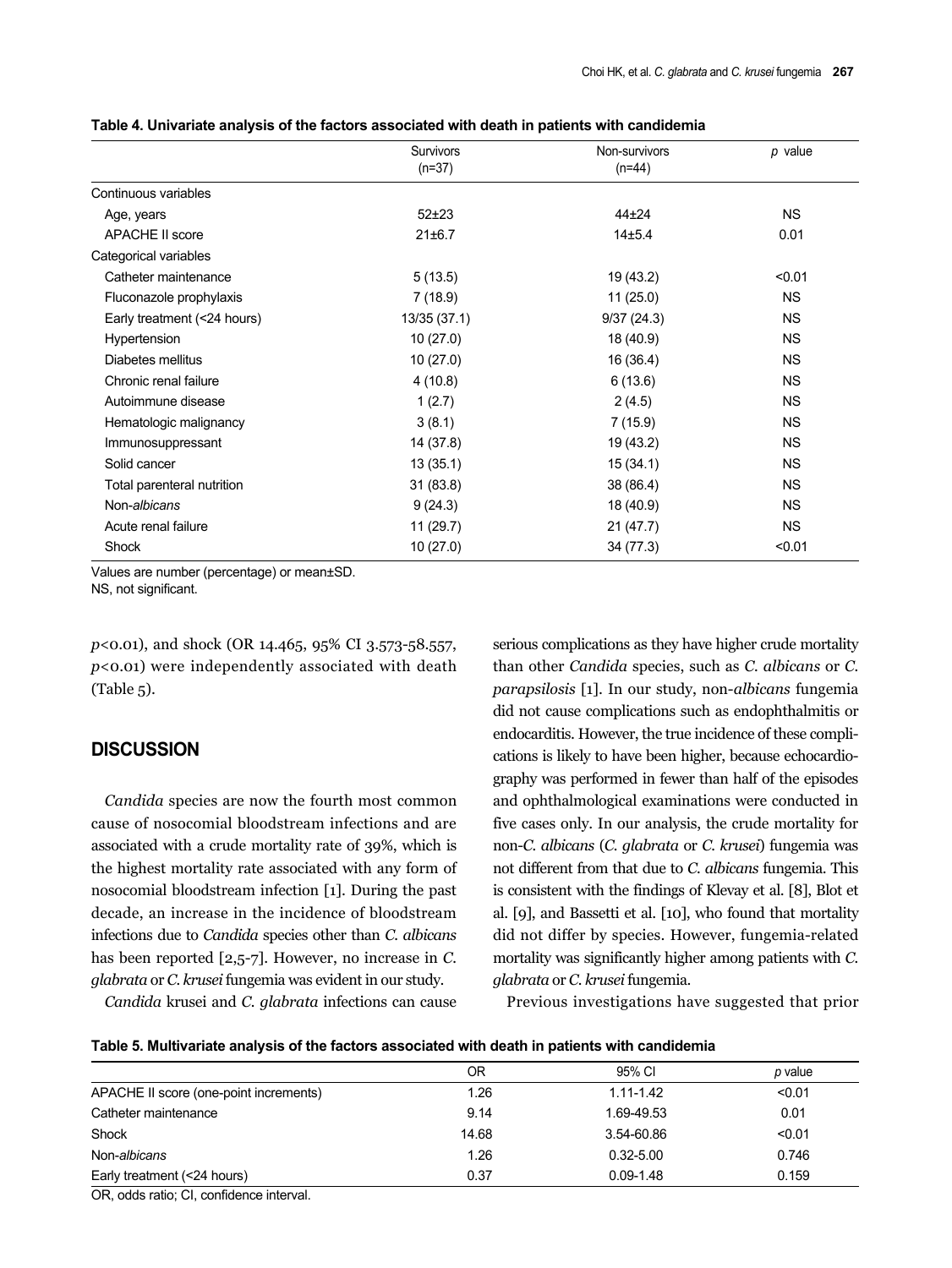exposure to antifungal agents [2,11,12], exposure to antimicrobial agents, especially vancomycin or piperacillintazobactam [13], age [14,15], and underlying hematologic malignancy [11,16] were predisposing factors for non*albicans* fungemia.

Although there is a historical association between fluconazole use and the increased incidence of relatively resistant non-*albicans Candida* species, the degree to which fluconazole plays a role in the risk to individual patients remains unclear [17]. Fluconazole prophylaxis was a predisposing factor in our analysis. However, not all studies have linked fluconazole use to increased colonization and infection by *C. glabrata* or *C. krusei*. Lin et al. [13] reported that exposure to fluconazole was not found to be a significant risk factor for developing non-*C. albicans* candidemia. Similarly, Safdar et al. [18] reported that the predominance of *C. glabrata* and *C. krusei* breakthrough infections was similar to that seen with high-dose fluconazole (400 mg) prophylaxis, and no adverse effect of low-dose fluconazole in terms of an increased incidence of non-susceptible *Candida* species was seen.

In several studies, predictors of death from candidemia were APACHE II scores at the time of fungemia [18-22], length of hospitalization [23], delayed or inappropriate treatment [21,24,25], neutropenia [19,20,26,27], and central venous catheter maintenance [20,27]. We observed that increasing APACHE II scores (OR 1.262, 95% CI 1.116-1.427, *p*<0.01), catheter maintenance (OR 8.982, 95% CI 1.715-47.032, *p*<0.01), and shock (OR 14.465, 95% CI 3.573-58.557, *p*<0.01) were independently associated with the risk of death. This was similar to previous studies, while empirical antifungal therapy, which was started within 24 hours from the time when the blood samples were obtained, but before identification of the organism, did not improve outcome. Bias was likely in the selection of antifungal agents used in various patients. Immunocompromised patients were perhaps more likely to have been given amphotericin B, and very sick patients received no therapy because of early death due to fungemia.

There are several limitations to this study. First, data were collected from a single center, resulting in a limited sample size that could be influenced by local outbreaks, specific infection-control practices, or regional susceptibility patterns. Second, the retrospective nature of this analysis may be susceptible to reviewer bias. Third, the small sample size when various subsets were assessed with regard to mortality precludes meaningful statistical analysis of many of these factors.

In conclusion, renal insufficiency and prior fluconazole prophylaxis were associated with the development of *C. glabrata* or *C. krusei* fungemia. Fungemia-related mortality due to *C. glabrata* or *C. krusei* was higher than due to *C. albicans*.

The outcomes appeared to be related to catheter removal, APACHE II scores, and shock. Future prospective studies including data from multiple centers that analyze antimicrobial use and subsequent colonization and infection by *C. glabrata* and *C. krusei* will lead to a better understanding of the epidemiology of these increasingly important pathogens.

# **REFERENCES**

- 1. Wisplinghoff H, Bischoff T, Tallent SM, Seifert H, Wenzel RP, Edmond MB. Nosocomial bloodstream infections in US hospitals: analysis of 24,179 cases from a prospective nationwide surveillance study. Clin Infect Dis 2004;39:309-317.
- 2. Abi-Said D, Anaissie E, Uzun O, Raad I, Pinzcowski H, Vartivarian S. The epidemiology of hematogenous candidiasis caused by different Candida species. Clin Infect Dis 1997;24: 1122-1128.
- 3. Orozco AS, Higginbotham LM, Hitchcock CA, et al. Mechanism of fluconazole resistance in Candida krusei. Antimicrob Agents Chemother 1998;42:2645-2649.
- 4. Parkinson T, Falconer DJ, Hitchcock CA. Fluconazole resistance due to energy-dependent drug efflux in Candida glabrata. Antimicrob Agents Chemother 1995;39:1696-1699.
- 5. Nguyen MH, Peacock JE Jr, Morris AJ, et al. The changing face of candidemia: emergence of non-Candida albicans species and antifungal resistance. Am J Med 1996;100:617-623.
- 6. Voss A, Kluytmans JA, Koeleman JG, et al. Occurrence of yeast bloodstream infections between 1987 and 1995 in five Dutch university hospitals. Eur J Clin Microbiol Infect Dis 1996;15: 909-912.
- 7. Pfaller MA, Jones RN, Doern GV, Sader HS, Hollis RJ, Messer SA. International surveillance of bloodstream infections due to Candida species: frequency of occurrence and antifungal susceptibilities of isolates collected in 1997 in the United States, Canada, and South America for the SENTRY Program. J Clin Microbiol 1998;36:1886-1889.
- 8. Klevay MJ, Ernst EJ, Hollanbaugh JL, Miller JG, Pfaller MA, Diekema DJ. Therapy and outcome of Candida glabrata versus Candida albicans bloodstream infection. Diagn Microbiol Infect Dis 2008;60:273-277.
- 9. Blot S, Vandewoude K, Hoste E, Poelaert J, Colardyn F. Outcome in critically ill patients with candidal fungaemia: Candida albicans vs. Candida glabrata. J Hosp Infect 2001;47:308-313.